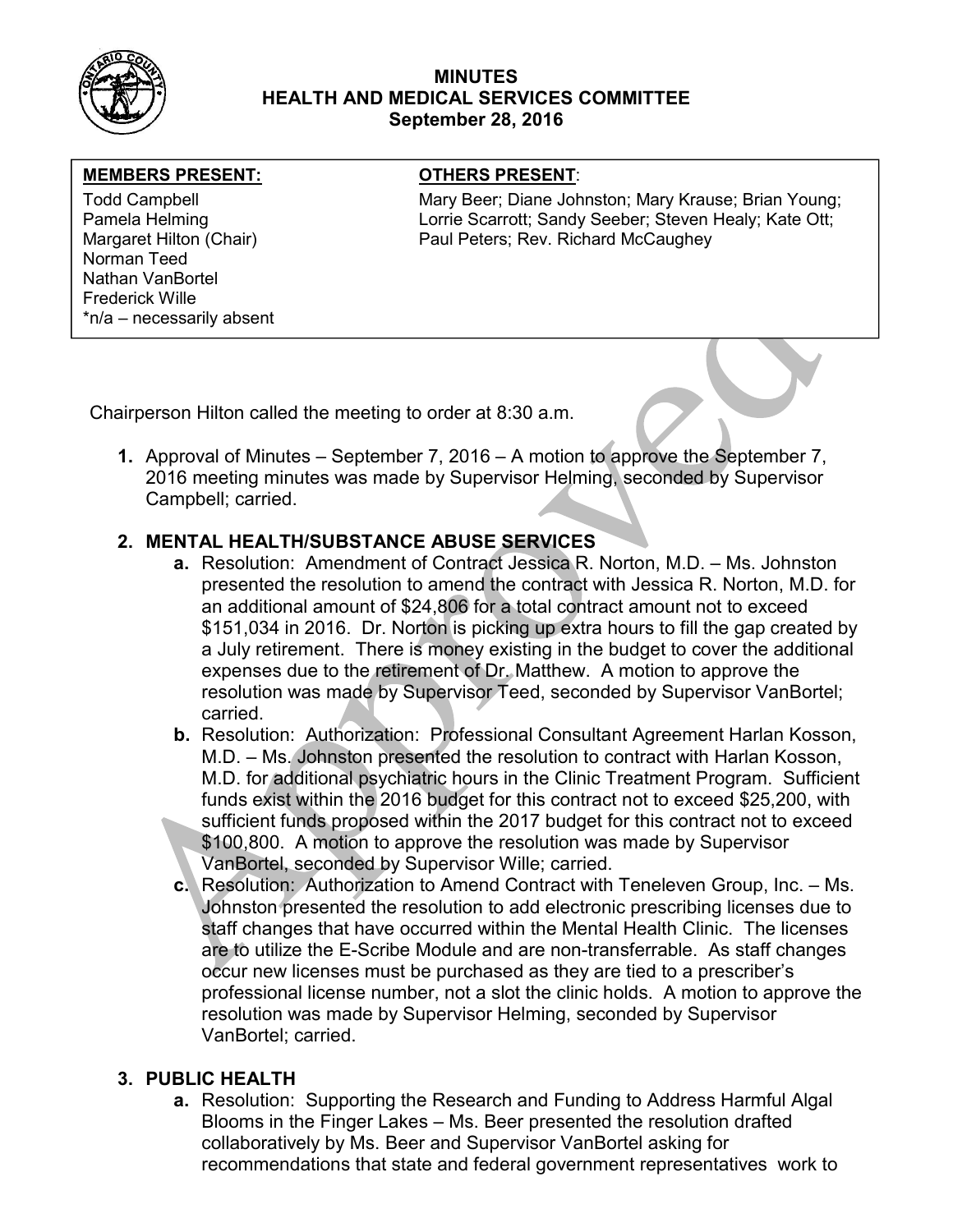allocate resources to the EPA, NYSDOC, and the NYSDOH to research the cause, determine best management practices for controlling Harmful Blue-Green Algal Blooms, and provide grant funding opportunities to implement these best management practices in the Finger Lakes. Discussion followed. A motion to approve the resolution was made by Supervisor VanBortel, seconded by Supervisor Teed; carried.

- b. Informational: Four Year LHD Performance Incentive Initiative OCPH is eligible to apply for an incentive payment from the state for work in addressing chronic disease by presenting 15 measures highlighting Public Health's work to combat chronic disease in a format similar to the documentation being submitted for accreditation. The incentive payment will be \$50,000 and Public Health hopes to put the funds towards the chronic disease program activities.
- c. Informational Professional Advisory Committee Meeting Minutes- March 16, 2016 – Ms. Beer shared the minutes with the committee highlighting a new administrative assistant's efforts to bring in more clinic satisfaction surveys. The clinic survey's overall satisfaction rating is 4.9 out of 5. Next cycle there will be a resolution to appoint Professional Advisory Committee members.
- d. Policy Review Ms. Beer reviewed changes to the following manuals: Lead, Other Programs Manual, Standards of Practice, Immunizations, Tuberculosis, STD's, Rabies and Children with Special Needs Program.
- e. Public Health Updates Ms. Beer provided the following updates:
	- Consolidated Review Began Monday, will be wrapping up tomorrow. The review is going well, the state has complimented many programs including Emergency Preparedness which they consider the gold standard for the region.
	- Kate Ott –was introduced. She has been promoted to The Director of Preventive Services from Public Health Educator. She has been with the department for 12 years.
	- Succession Plan Final retirement for 2016 will take place the end of October with the Director of Quality Improvement. Donna Stringer has worked as Rabies Coordinator since February of this year, shadowing the outgoing QI Director. Ms. Stringer was the QI Director for the Health Care Facility when it was county owned. The succession plan has worked very well for the department. Interviews are taking place for the Rabies Coordinator position that will be vacant in late October.
- 4. Community Services Board Rev. Richard McCaughey provided the following updates:
	- CPEP has increased its field coordinators from one to two, doubling their capability and decreasing emergency response time.
	- Clifton Springs Hospital is developing a new Psychiatric Emergency Department adjoining the current Emergency Department that will serve psychiatric emergencies and have the capability to treat patients presenting with both psychiatric and medical needs.